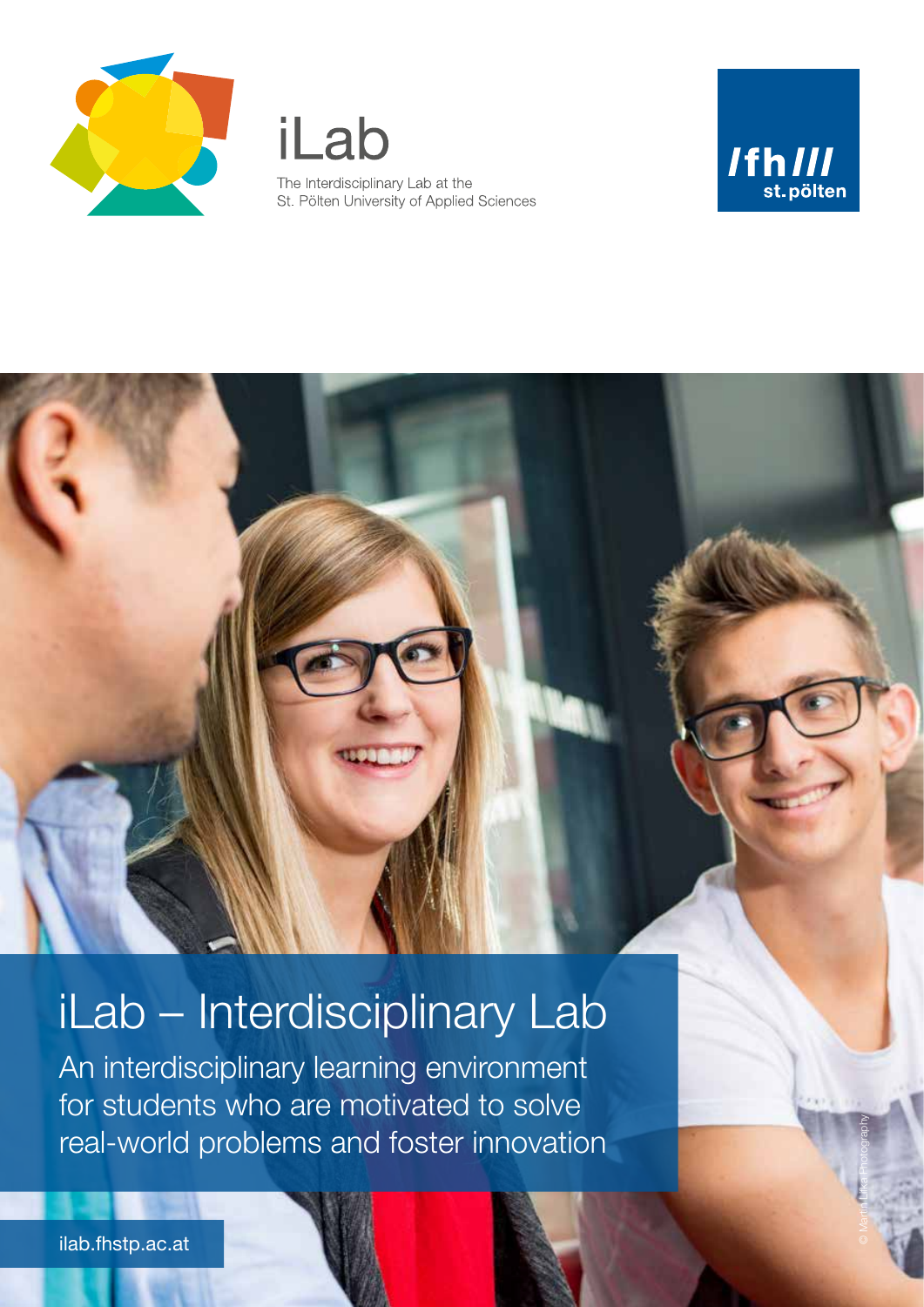# An Innovative and Interdisciplinary Lab

With the interdisciplinary lab (iLab), the St. Pölten University of Applied Sciences (UAS) offers an innovative elective semester in which students in interdisciplinary teams intensively engage in a project from the conceptional phase to its concrete implementation. They learn from an interdisciplinary perspective to grapple with real-world challenges or problems and attempt to find solutions. In the process, they acquire a broader perspective of the specialised discipline underlying their studies.

The iLab is aimed at students and incoming students in Bachelor (at least 2nd year / 3rd semester) and Master programmes. It is designed as an elective module with 30 ECTS credits. The iLab is particularly suitable for students with a pioneering spirit who take pleasure in developing innovations and testing fresh ideas together with team members from different disciplines.

#### What can you expect as a future iLab team member?

- Working in interdisciplinary teams
- Intensive engagement with important topics of society
- Out of the box thinking
- Independent project work instead of "chalk and talk" lessons
- International orientation with English as the working language



"

The iLab brings together students from all over the world and a wide range of disciplines to work towards an innovative solution for a specific challenge. In addition to learning important specialised knowledge, the students also train their own initiative, self-organisation, independence and self-responsibility.

#### Alois Frotschnig

Initiator of iLab & Head of Department of Media and Digital Technologies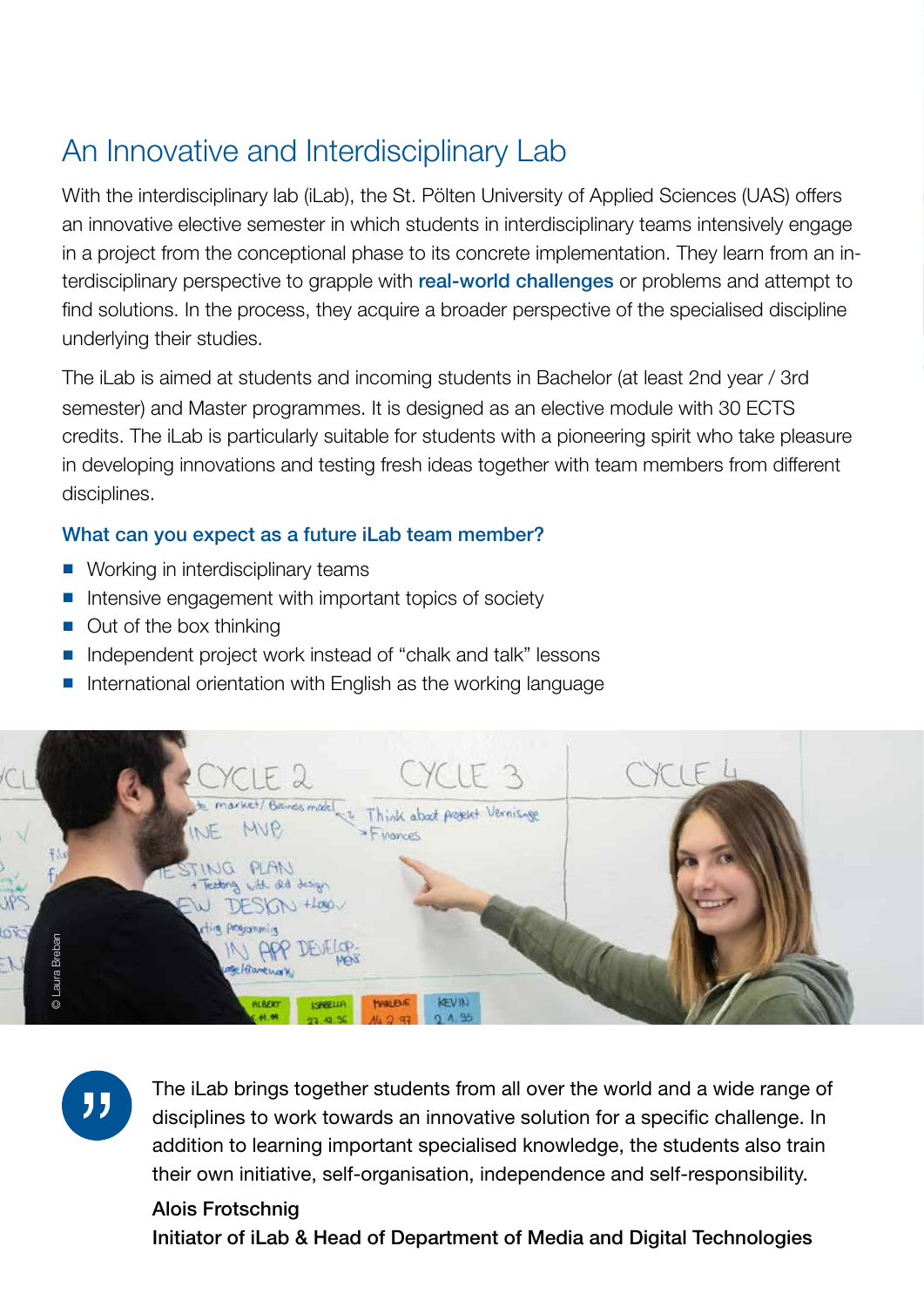### iLab: A Unique Approach

- **i for interdisciplinary**: team members from different disciplines
- i for international: incoming students from all over Europe take part
- **i for intercultural:** cross-cultural teams, English as the working language
- **i for innovative:** from the idea to the concrete implementation
- **i for intensive**: elective semester with 30 ECTS

### Facts

The iLab offers an innovative learning environment, where students have the opportunity to acquire and hone important competences and skills for the 21st century professional in a practical manner:

- Full time (elective modul 30 ECTS)
- Daily (self-determined) presence
- Learning and teaching in English
- Working in a self-organised learning environment
- Continuous support and ongoing feedback from labmasters und coaches

# 21st Century Skills of a Future Professional

In the 21st century companies and organisations are looking for professionals that are able to offer a plethora of different competences and skills. The iLab creates a learning environment that will help students acquire and train these skills in a very practical and independent way. Confidence, self-directed behavior as well as being active as a professional and concerned about global issues shape the character of the future professional and the ilab seeks to strengthen these abilities.